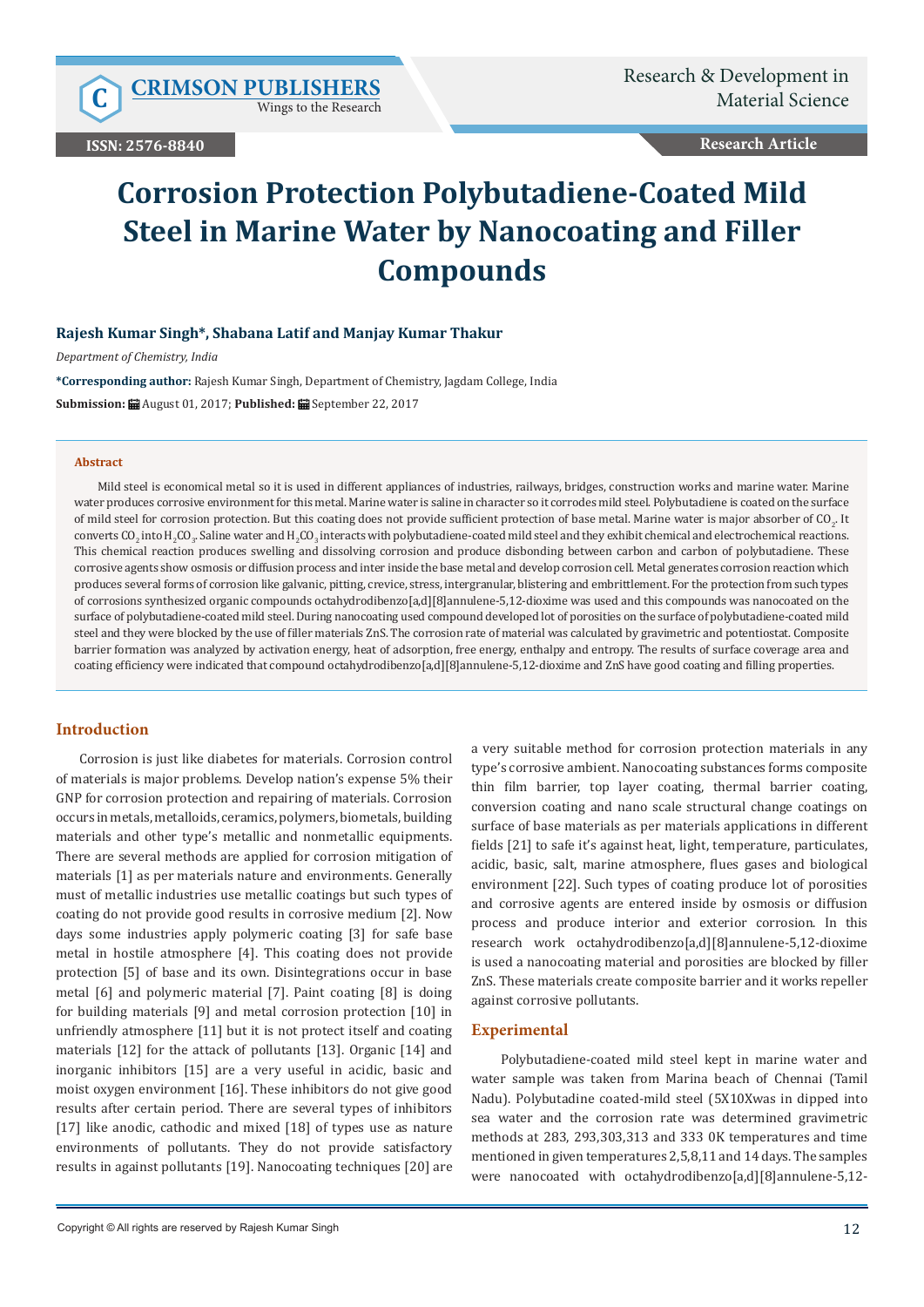dioxime and immersed into sea water and corrosion rate recorded at above mentioned temperatures and days. Nanocoated samples were coated by ZnS filler and dipped into sea water to calculate the corrosion rate given temperatures and days. The corrosion potential, corrosion current and corrosion current densities were calculated by potentiostat technique. For these results pt electrode used as reference electrode, calomel as auxiliary electrode and polybutaine-coated mild steel sample electrode. Nanocoated compound octahydrodibenzo[a,d][8]annulene-5,12-dioxime was synthesized by given methods as:

# **Synthesis of 4-chloro-1, 2-dihydonaphthalene**





**Figure 2:** Physical properties of 4-chloro-1, 2-dihydronaphthalene.

| C.I |            |                                    |                                                                                   | Estimation quality is indicated by color: good, medium, rough<br>Protocol of the H-1 NMR Prediction (Lib=SU Solvent=DMSO 300 MHz): |
|-----|------------|------------------------------------|-----------------------------------------------------------------------------------|------------------------------------------------------------------------------------------------------------------------------------|
|     |            |                                    |                                                                                   |                                                                                                                                    |
|     | Node       |                                    |                                                                                   | Shift Base + Inc. Comment (ppm rel. to TMS)                                                                                        |
|     | CH 7.34    | 7.26<br>0.04<br>0.00               | 1-benzene<br>$1 - C = C$<br>$1 - CC$                                              |                                                                                                                                    |
|     | CH 7.44    | 0.04<br>7.26<br>$-0.05$<br>$-0.08$ | general corrections<br>1-benzene<br>$1 - C = C$<br>$1 - CC$                       |                                                                                                                                    |
|     | CH 7.27    | 0.31<br>7.26<br>$-0.05$<br>$-0.10$ | general corrections<br>1-benzene<br>$1 - C = C$<br>$1 - CC$                       |                                                                                                                                    |
|     | CH 7.65    | 0.16<br>7.26<br>$-0.12$<br>0.00    | general corrections<br>1-benzene<br>$1 - C = C$<br>$1 - CC$                       |                                                                                                                                    |
|     | CH2 2.95   | 0.51<br>1.37<br>1.22<br>0.00       | general corrections<br>methylene<br>1 alpha - 1: C*C*C*C*C*C*1<br>1 beta $-C = C$ |                                                                                                                                    |
|     | CH2 2.29   | 0.36<br>1.37<br>0.63<br>0.29       | general corrections<br>methylene<br>1 alpha $-C = C$<br>1 beta -1:C*C*C*C*C*C*1   |                                                                                                                                    |
|     | H 5.97     | 5.25<br>0.09<br>0.18<br>0.45       | 1-ethylene<br>$1 - C1 cis$<br>$1 - C$ gem                                         | 1-1:C*C(R)*C*C*C*C*1 trans                                                                                                         |
|     |            |                                    | 1H NMR Coupling Constant Prediction                                               |                                                                                                                                    |
|     |            |                                    |                                                                                   | shift atom index coupling partner, constant and vector                                                                             |
|     | 7.34<br>3  | 5<br>6                             | 7.5<br>1.5                                                                        | $H-C^*C-H$<br>H-C*CH*C-H                                                                                                           |
|     | 7.44<br>4  | 6<br>5                             | 7.5<br>1.5                                                                        | $H-C+C-H$<br>H-C*CH*C-H                                                                                                            |
|     | 7.27<br>5  | 3<br>6                             | 7.5<br>7.5                                                                        | $H-C+C-H$<br>$H - C^*C - H$                                                                                                        |
|     | 7.65<br>6  | 4<br>$\overline{4}$<br>5           | 1.5<br>7.5<br>7.5                                                                 | H-C*CH*C-H<br>$H-C+C-H$<br>$H-C^*C-H$                                                                                              |
|     | 2.95<br>10 | з                                  | 1.5                                                                               | H-C*CH*C-H                                                                                                                         |
|     | 2.29<br>8  | 8                                  | 7.1                                                                               | $H-CH-CH-H$                                                                                                                        |
|     |            | 12<br>10                           | 6.2<br>7.1                                                                        | $H-CH-C(sp2) - H$<br>H-CH-CH-H                                                                                                     |
|     | 5.97<br>12 | 8                                  | 6.2                                                                               | $H-C(sp2)-CH-H$                                                                                                                    |

Figure 3: H<sup>1</sup>NMR of 4-chloro-1, 2-dihydronaphthalene.

When 3, 4-dihydronaphthalen-1(2H)-one (25gm) is added

into cold solution of benzene (50gm) containing  $\text{PCl}_5^{\text{}}$  (30gm), the reaction mixture was stirred for one hour. The reaction mixture was quenched with NaHCO $_3$  and did workup with diethyl ether. The  $\,$ solvent evaporated with rotator vapour. The product was purified by silica gel column chromatography and produced 89% 4-chloro-1, 2-dihydonaphthalene (Figure 1-4).



**Figure 4:** XRD of 4-chloro-1,2-dihydronaphthalene.

# **Synthesis of 1,2-didehydro-3,4-dihydronaphthalene**

4-Chloro-1,2-dihydronaphthalene (10gm) kept in two neck round bottle flask and potassium t-butaoxide (25gm) dissolved in THF solution. This solution poured into 4-Chloro-1,2 dihydronaphthalene and reaction temperature  $0^{\circ}$ C. The reaction was mixture stirring four hours after completion reaction added cyclohexene as trapping agent and again stirring reaction more two hours. After work up got adduct 90% of 1,2-didehydro-3,4 dihydronaphthalene (Figure 5 & 6).



### **Synthesis of benzo-decahydrobiphenylene**

When 1,2-didehydro-3,4-dihydronaphthalene was used with cyclohexene, it was trapped by 1,2-didehydro-3,4 dihydronaphthalene to yield benzo-decahydrobiphenylene (Figure 7-9).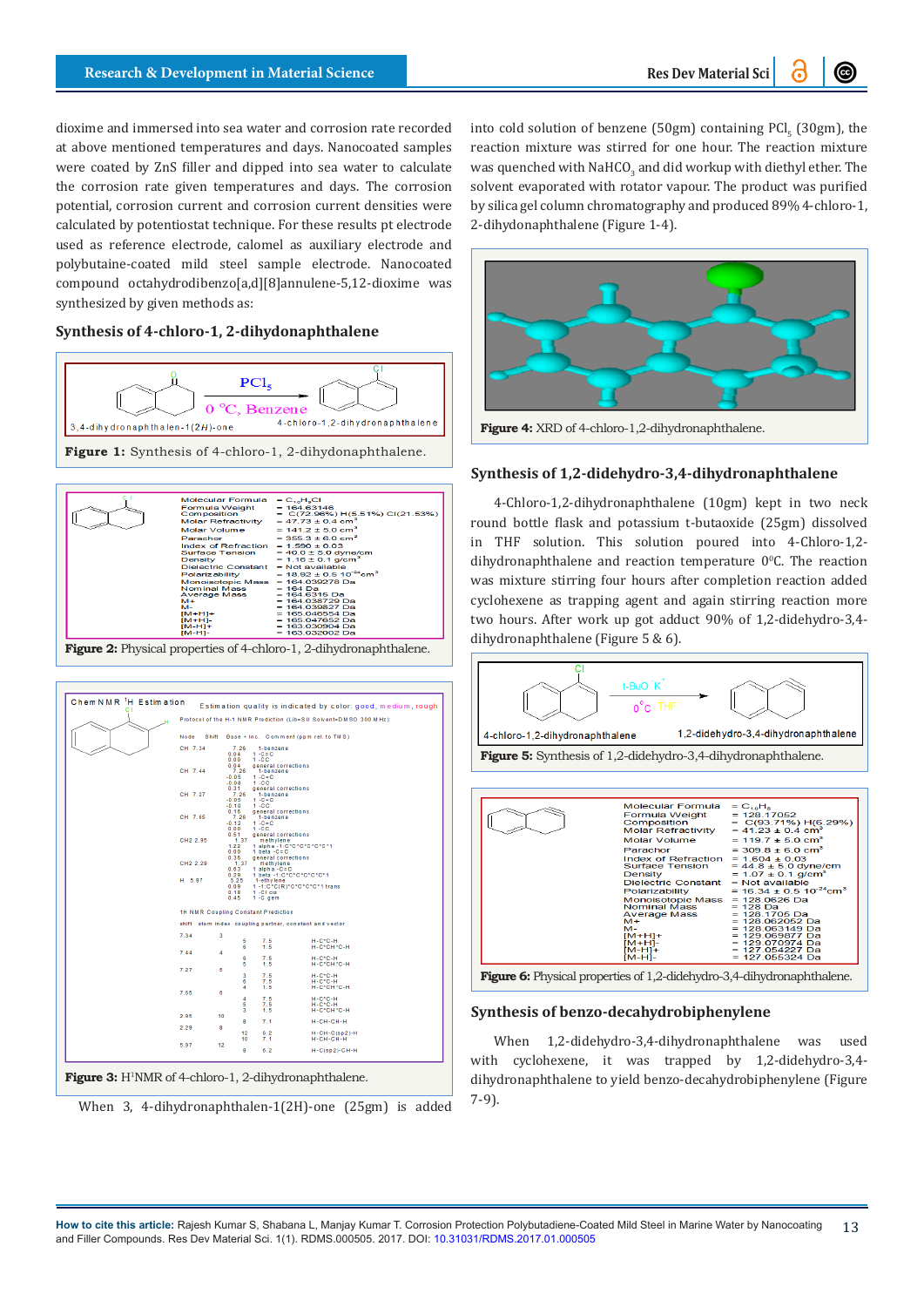

| Molecular Formula = $C_{16}H_{18}$<br>Formula Weight<br>Molar Refractivity = $66.33 \pm 0.4$ cm <sup>3</sup><br>Molar Volume = $191.6 \pm 5.0 \text{ cm}^3$<br>Parachor<br>Index of Refraction = $1.608 \pm 0.03$<br>Density | $= 210.31412$<br>Composition = $C(91.37%) H(8.63%)$<br>= 490.1 $\pm$ 6.0 cm <sup>3</sup><br>Surface Tension = $42.7 \pm 5.0$ dyne/cm<br>= $1.09 \pm 0.1$ g/cm <sup>3</sup> |  |  |
|------------------------------------------------------------------------------------------------------------------------------------------------------------------------------------------------------------------------------|----------------------------------------------------------------------------------------------------------------------------------------------------------------------------|--|--|
| Dielectric Constant = $3.09 \pm 0.2$                                                                                                                                                                                         | Polarizability = $26.29 \pm 0.5$ 10 <sup>-24</sup> cm <sup>3</sup>                                                                                                         |  |  |
| Monoisotopic Mass = 210.140851 Da<br>Nominal Mass = 210 Da<br>Average Mass = 210.3141 Da<br>M+<br>M-<br>$[M+H]+$<br>[M+H]-<br>[M-H]+<br>$[M-H]-$                                                                             | = 210.140302 Da<br>= 210.141399 Da<br>= 211.148127 Da<br>= 211.149224 Da<br>$= 209.132477$ Da<br>$= 209.133574$ Da                                                         |  |  |





# **Synthesis of octahydrodibenzo[a,d][8]annulene-5,12 dione**

Adduct (20gm) oxidized into benzo-decahydrobiphenylene with addition of NaIO<sub>4</sub> (10gm) and  $RuO_{2}$  (15g) in the presence of solvent CH<sub>3</sub>CN and CCl<sub>4</sub>. The reaction was quenched with H<sub>2</sub>O and after workup 87% yield of octahydrodibenzo[a,d][8]annulene-5,12-dione was obtained Figure 10-12.



**Figure 11:** Physical properties of octahydrodibenzo [a,d][8]annulene-5,12-dione

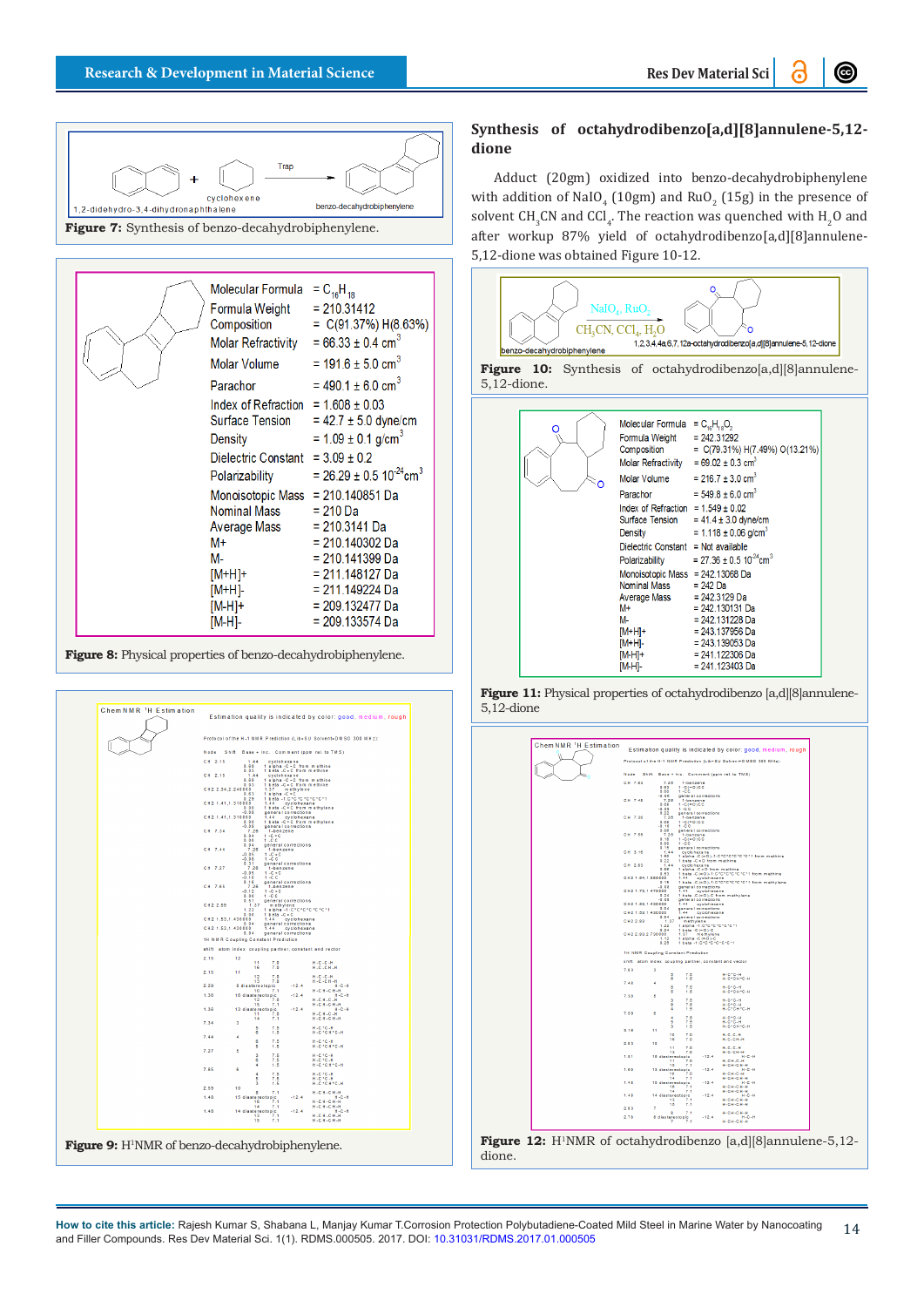## **Synthesis of octahydrodibenzo[a,d][8]annulene-5,12 dioxime**

Octahydrodibenzo[a,d][8]annulene-5,12-dione (30g), hydroxylamine hydrochloride (50g) and 135ml of dry ethanol were taken and adding 70ml of pyridine and refluxing reaction mixture for two hours. Solvent was removed by use of rotator vapour and water was added in reaction mixture and after cooling the reaction by ice, solution was stirred until oxime crystallized. Solid was filtered and washed with a little water and then dried. The product was recrystallized with ethanol and 71% yield of octahydrodibenzo[a,d][8]annulene-5,12-dioxime was obtained Figure 13 & 14.



Figure 13: Synthesis of octahydrodibenzo[a,d][8]annulene-5,12-dioxime.



5,12-dioxime.

## **Results and Discussion**

Marine water generates hostile environment for polybutadienecoated mild steel. Corrosion is control in such hostile environment by the use of nanocoating and filler materials. Polybutadienecoated mild steel corrosion rates were studied in marine water environment at 283, 293, 303, 313 and 323 0K temperatures after interval of 2, 5, 8, 11 and 14days with the help of gravimetric method equation K(mmpy) = 13.56 X(W/DAt) (where W=weight loss of test coupon expressed in kg, A=area of test coupon in square meter, D=Density of the material in kg.  $m<sup>3</sup>$  and their values recorded in Table 1. Similarly, the samples of polybutadiene-coated mild steel nanocoated with octahydrodibenzo[a,d][8]annulene-5,12-dioxime and ZnS filler were immersed into marine water and corrosion rate was calculated on above mentioned temperatures and days and their values were mentioned in Table 1, Figure 15 plotted between corrosion rate K(mmpy) versus times (t) in days

which produced straight line and it indicated that corrosion rate of polybutadiene-coated mild steel increased without coating and their values were reduced after nanocoating and filler compounds. The results of Table 1 were shown that the corrosion rate of material is reduced by the action of nanocoating and filler compounds. The octahydrodibenzo[a,d][8]annulene-5,12-dioxime is an electronic rich compound and large molecular weight so it is suitable for nanocoating materials. Nanocoating compound is coordinated its electron to ZnS filler thus they can form strong barrier on the surface of polybutadiene-coated mild steel. This barrier stops osmosis or diffusion process of saline water.

**Table 1:** Corrosion rate of polybutadine-coated mild steel nanocoated with octahydrodibenzo [a,d][8] annulene-5,12-dioxime[NC(1)] and ZnS filler in marine water.

| N C & F | <b>Temp</b><br>$(^{\circ}K)$ | 283            | 293     | 303     | 313     | 323     | C(mM)  |  |
|---------|------------------------------|----------------|---------|---------|---------|---------|--------|--|
|         | Time<br>(days)               | $\overline{2}$ | 5       | 8       | 11      | 14      |        |  |
| NC(0)   | K                            | 94.641         | 115.187 | 143.308 | 160.366 | 172.684 | $00\,$ |  |
|         | Log K                        | 1.976          | 2.061   | 2.156   | 2.205   | 2.237   |        |  |
|         | K                            | 45.720         | 49.984  | 61.238  | 62.397  | 64.964  |        |  |
|         | Log K                        | 1.660          | 1.698   | 1.787   | 1.795   | 1.812   |        |  |
|         | Log<br>(K/T)                 | 1.109          | 1.166   | 1.268   | 1.291   | 1.322   |        |  |
| NC(1)   | θ                            | 0.5169         | 0.5660  | 0.5721  | 0.6109  | 0.6237  | 50     |  |
|         | $(1-\theta)$                 | 0.4831         | 0.444   | 0.4279  | 0.3891  | 0.3263  |        |  |
|         | $(\theta/1-\theta)$          | 1.069          | 1.274   | 1.336   | 1.570   | 1.657   |        |  |
|         | Log<br>$(\theta/1-\theta)$   | 0.028          | 0.105   | 0.125   | 0.195   | 0.219   |        |  |
|         | %CE                          | 51.69          | 56.60   | 57.21   | 61.09   | 62.37   |        |  |
|         | K                            | 19.432         | 23.621  | 29.479  | 32.210  | 34.956  |        |  |
|         | Log K                        | 1.288          | 1.373   | 1.469   | 1.507   | 1.543   |        |  |
| F(ZnS)  | Log<br>(K/T)                 | 0.740          | 0.840   | 0.950   | 1.004   | 1.053   |        |  |
|         | θ                            | 0.7946         | 0.7949  | 0.7942  | 0.7987  | 0.7967  | 10     |  |
|         | $(1-\theta)$                 | 0.2054         | 0.2051  | 0.2058  | 0.2013  | 0.2039  |        |  |
|         | $(\theta/1-\theta)$          | 3.868          | 3.875   | 3.859   | 3.967   | 3.918   |        |  |
|         | Log<br>$(\theta/1-\theta)$   | 0.587          | 0.588   | 0.586   | 0.598   | 0.593   |        |  |
|         | %CE                          | 79.46          | 79.49   | 79.42   | 79.87   | 79.67   |        |  |



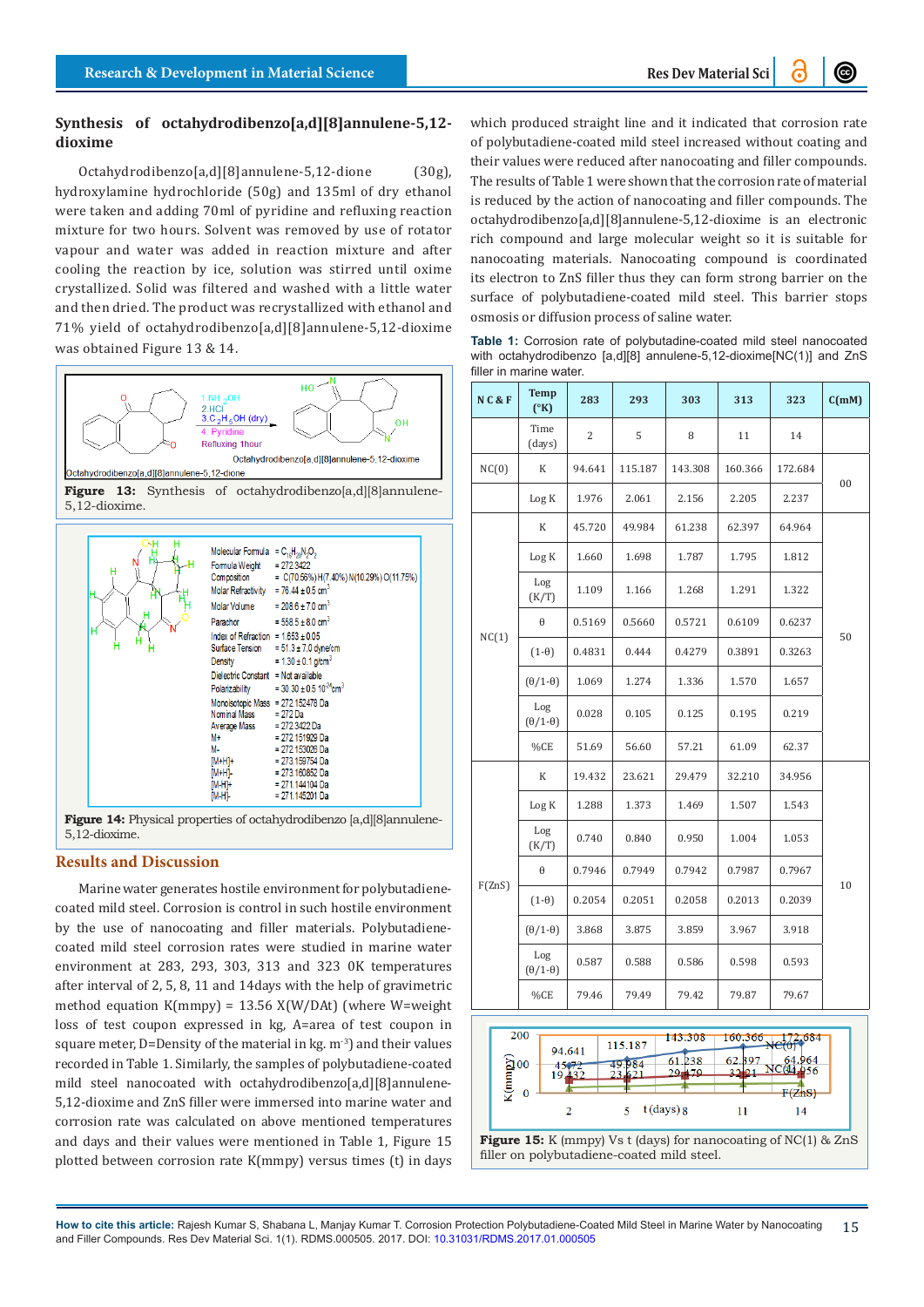**@** 



polybutadiene-coated mild steel.

Studied the effect of temperature on the polybutadiene-coated mild steel at mentioned above temperatures and their results were written in Table 1, it observed that corrosion rate of material increased without nanocoating but its values were reduced with nanocoating and filler compounds such types trends clearly noticed in Figure 16 which plotted between log K versus 1/T found to be a straight line. Nanocoating and filler compounds were formed a stable barrier with on the surface of polybutadiene-coated mild steel. This barrier has thermal stability and suppressed the attack of Cl- ions. Nanocoating and filler materials were developed composite barrier i.e. stable in saline water as temperature increased.



The plot of log  $(\theta/1-\theta)$  versus 1/T depicted a linear graph as shown in Figure 17. The plot of Figure 17 & Table 1 results confirmed that nanocoating compound octahydrodibenzo [a,d] [8]annluene-5,12-dioxime and ZnS filler increased log (θ/1-θ) as temperature enhanced. The values of log (θ/1-θ) increased with octahydrodibenzo[a,d][8]annluene-5,12-dioxime but its values more increased with ZnS filler in marine water system.



The surface coverage area (θ) of nanocoating compound octahydrodibenzo[a,d][8]annluene-5,12-dioxime and ZnS filler was calculated by equation  $\theta$ =(1-K/K<sub>o</sub>) (where K is the corrosion rate before coating and Ko is the corrosion rate after coating) and their values were mentioned in Table 1. Figure 18 plotted between surface coverage (θ) versus temperature (T) which indicated that filler compound covered more surface area with respect of nanocoating compound octahydrodibenzo[a,d][8]annluene-5,12-dioxime. The low dose of nanocoating and filler compounds were occupied more surface coverage area as temperatures

were increased. These results were given information that as temperatures were risen nanocoating and filler compounds were accommodated more surface areas.



**Figure 19:** %CE Vs T for nanocoating of NC(1) & ZnS filler on polybutadiene-coated mild steel.

The percentage coating efficiency for octahydrobenzo [a,d] [8]annulene-5,12-dioxime and ZnS filler were calculated by equation,  $\%$ CE = (1-K/Ko) X 100 (where CE=coating efficiency, K=Corrosion rate after coating, Ko=corrosion rate before coating) and their values were given in Table 1. Figure 19 plotted between %CE (percentage coating efficiency) versus T (temperature) indicated that filler compound enhanced percentage coating efficiency with respect of nanocoating compound. Nanocating and filler compounds were electron rich compound so they have more binding capacities. Activation energy of polybutadiene-coated mild steel, nanocoating compound octahydrodibenzo[a,d][8]annulene-5,12-dioxime and ZnS filler were determined by Arrhenius equation,  $d/dt$  (log K)= $E_a/RT^2$  (where T is temperature in Kelvin, R is universal gas constant and  $E_{a}$  is the activation energy of the reaction) and Figure 16 which plotted between log K versus 1/T. The calculated values of activation energies were mentioned in Table 2. Polybutadiene-coated mild steel produced high activation energies at different temperatures in marine water whereas nanocoating and filler compounds exhibited lower activation energy. The results of activation energies were shown that nanocoating and filler compounds adhered on the surface of polybutadiene-coated mild steel by chemical bonding Table 2. Thermal parameters of nanocoating compound octahydrodibenzo [a,d][8]annulene-5,12 dioxime and ZnS filler coated on polybutadiene-coated mild steel in marine water heat of adsorption of nanocoating compound octahydrodibenzo[a,d][8]annulene-5,12-dioxime and ZnS filler were calculated by Langmuir equation,  $log (θ/1-θ) = log (A .C)$ .  $(q_{\text{adv}}/ 2.303 \text{ RT})$  (where T is temperature in Kelvin and  $q_{\text{adv}}$  heat of adsorption) and Figure 17 plotted against  $log(\theta/1-\theta)$  versus 1/T which produced straight lines. Heat adsorption values found to be negative with nanocoating and filler compounds so the formation of composite barrier is a chemical process. These compounds were adhered with base material by chemical bonding.

Free energies of both compounds give information that coating is an exothermic process. It is clear by data calculated for octahydrodibenzo[a,d][8]annulene-5,12-dioxime and ZnS filler with the help of equation,  $\Delta G$  =-2.303RT log (33.3K) (where R is universal gas constant, T be temperature and K corrosion rate) and their values were written in Table 2 and plotted in Figure 20. Both compounds were produced a negative heat of adsorption which indicated that they formed chemical bonding during nanocoating process.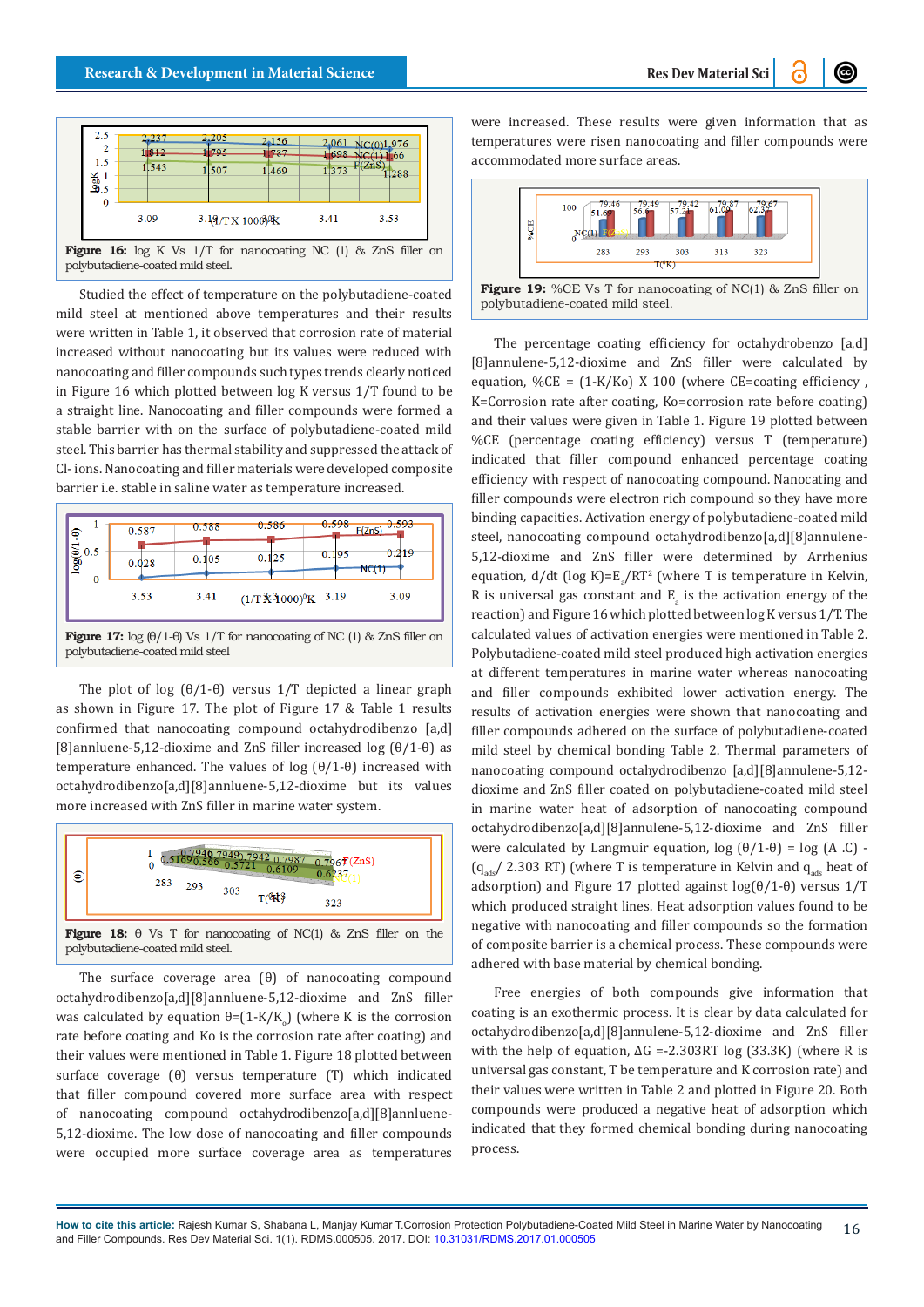

**Figure 21:** ∆E (mV) Vs I (mA/cm2) for nanocoating of NC(1) & filler ZnS on polybutadiene-coated mild steel.

Enthalpy and entropy are very important thermal parameters which give information about nanocoating and filler compounds bonding nature with base materials. The values of enthalpy and entropy for octahydrodibenzo[a,d][8]annulene-5,12-dioxime and ZnS filler were calculated by transition state equation, K=RT/Nh log (ΔS# /R) X log (-ΔH #/RT), (where N is Avogadro's constant, h is Planck's constant, ΔS# is the change of entropy activation and ΔH# is the change of enthalpy activation) and Figure 21 and their values were recorded in Table 2. The results of enthalpy and entropy were shown that both compounds were adsorbed with the base materials by chemical bonding. Such coating is an exothermic process. The negative entropy indicated that nanocoating and filler compounds accommodated on the surface of polybutadienecoated mild steel in an ordered matrix. Figure 21 plotted between free energy (∆G) and temperatures for surface coverage area (θ) occupied by octahydrodibenzo[a,d][8]annulene-5,12-dioxime and ZnS filler that confined free energy decreased when temperatures increased but at this moment surface coverage area was enhanced.

**Table 2:** Thermal parameters of nanocoating compound octahydrodibenzo [a,d][8] annulene-5, 12-dioxime and ZnS filler coated on polybutadiene-coated mild steel in marine water.

| <b>Thermal</b><br><b>Parameters</b> | $283^\circ K$ | 293°K     | $303^\circ K$ | $313^\circ K$ | $323^\circ K$ |
|-------------------------------------|---------------|-----------|---------------|---------------|---------------|
| Ea(0)                               | 133.43        | 134.44    | 136.1         | 139.19        | 132.23        |
| Ea, $NC(1)$                         | 113.15        | 110.76    | 112.81        | 109.53        | 107.11        |
| q, $NC(1)$                          | $-1.89$       | $-6.84$   | $-7.89$       | $-11.89$      | $-12.94$      |
| $\Delta G$ , NC(1)                  | $-214.91$     | $-210.13$ | $-208.92$     | $-202.45$     | $-197.94$     |
| $\Delta H$ , NC(1)                  | $-75.11$      | $-76.06$  | $-80.07$      | $-78.80$      | $-78.11$      |
| $\Delta S$ , NC(1)                  | $-82.15$      | $-83.92$  | $-87.57$      | $-88.16$      | $-89.07$      |
| $\theta$ , NC(1)                    | 0.5169        | 0.566     | 0.5721        | 0.6109        | 0.6237        |
| Ea, $NC(ZnS)$                       | 86.97         | 89.56     | 92.73         | 91.96         | 91.20         |
| $q$ , NC $(ZnS)$                    | $-39.63$      | $-38.35$  | $-36.99$      | $-36.49$      | $-35.05$      |
| $\Delta G, NC(ZnS)$                 | $-189.82$     | $-188.89$ | $-188.87$     | $-184.93$     | $-181.23$     |
| $\Delta H$ , NC(ZnS)                | $-50.02$      | $-54.83$  | $-60.03$      | $-61.28$      | $-62.27$      |
| $\Delta S$ , NC(F)                  | $-67.94$      | $-71.47$  | $-75.42$      | $-61.28$      | $-78.80$      |
| $\theta$ , NC(ZnS)                  | $-67.94$      | $-71.47$  | $-75.42$      | $-77.08$      | $-78.80$      |
|                                     | 0.7946        | 0.7949    | 0.7942        | 0.7987        | 0.7967        |

The corrosion potential, corrosion current and corrosion current density of polybutadiene-coated mild steel, nanocoated octahydrodibenzo[a,d][8]annulene and ZnS filler were calculated by equation, ΔE/ΔI =  $\beta_a \beta_c/2.303$  Icorr ( $\beta_a + \beta_c$ ) (where ΔE/ΔI is the slope which linear polarization resistance  $(\mathtt{R}_\mathtt{p}, \mathtt{B}_\mathtt{a}$  and  $\mathtt{B}_\mathtt{c}$  are anodic and cathodic Tafel slope respectively and  $I_{corr}$  is the corrosion current density in mA/cm<sup>2</sup> ) and Tafel plot between electrode potential (∆E) versus current density (I) and their values were mentioned in (Table 3). It was observed that electrode potential and corrosion current density were high with polybutadiene whereas anodic current density increased and cathodic density current reduced. But octahydrodibenzo[a,d][8]annulene-5,12 dioxime and ZnS filler reduced electrode potential and corrosion current density. Tafel plot of Figure 22 and the results of Table 3 indicated that nanocoating and filler compounds minimized anodic current and maximized cathodic current. These results confirmed that nanocoaing and filler compounds developed a strong barrier on the polybutadiene-coated mild steel which neutralized the attack of saline water and carbonic acid.



dihydrazone.

**Table 3:** Potentiostat polarization of octahydrodibenzo[a,d][8] annulene-5,12-dioxime and ZnS nanocoated on polybutadienecoated mild steel in marine water

| NC         | $\Delta E$<br>(mV) | $\Delta I$ | βa  | $\beta$ c | $\mathbf{I}_{\rm corr}$<br>(mA)<br>$\text{cm}^2$ ) | $\bf K$<br>(mmpy) | $\theta$     | %CE          | C.<br>(mM) |
|------------|--------------------|------------|-----|-----------|----------------------------------------------------|-------------------|--------------|--------------|------------|
| NC(0)      | $-451$             | 112        | 172 | 151       | 8.69                                               | 264.69            | $\mathbf{0}$ | $\mathbf{0}$ | 0.00       |
| NC(1)      | $-412$             | 99         | 112 | 165       | 7.02                                               | 213.82            | 0.71         | 71           | 50         |
| F<br>(ZnS) | $-350$             | 85         | 101 | 175       | 6.77                                               | 206.21            | 0.88         | 88           | 10         |

The corrosion current was obtained by above equation and Tafel graph of Figure 22 for polybutadiene-coated mild steel, nanocoated octahydrodibenzo [a,d][8]annulene and ZnS filler and these values were put in equation, C. R (mmpy) =  $0.1288$  I (mA/ cm<sup>2</sup>) × Eq .Wt (g) /  $\rho$  (g/cm<sup>3</sup>) (where I is the corrosion current density ρ is specimen density and Eq. Wt is specimen equivalent weight) and their values were recorded in Table 3. It was noticed that corrosion rate increased with polybutadiene-coated mild steel and these values were reduced with nanocoating and filler compounds. The results of corrosion rate measured by weight loss experiment are confirmed the results of potentiostat. Potentiostat polarization of octahydrodibenzo[a,d][8]annulene-5,12-dioxime and ZnS nanocoated on polybutadiene-coated mild steel in marine water (Table 3).